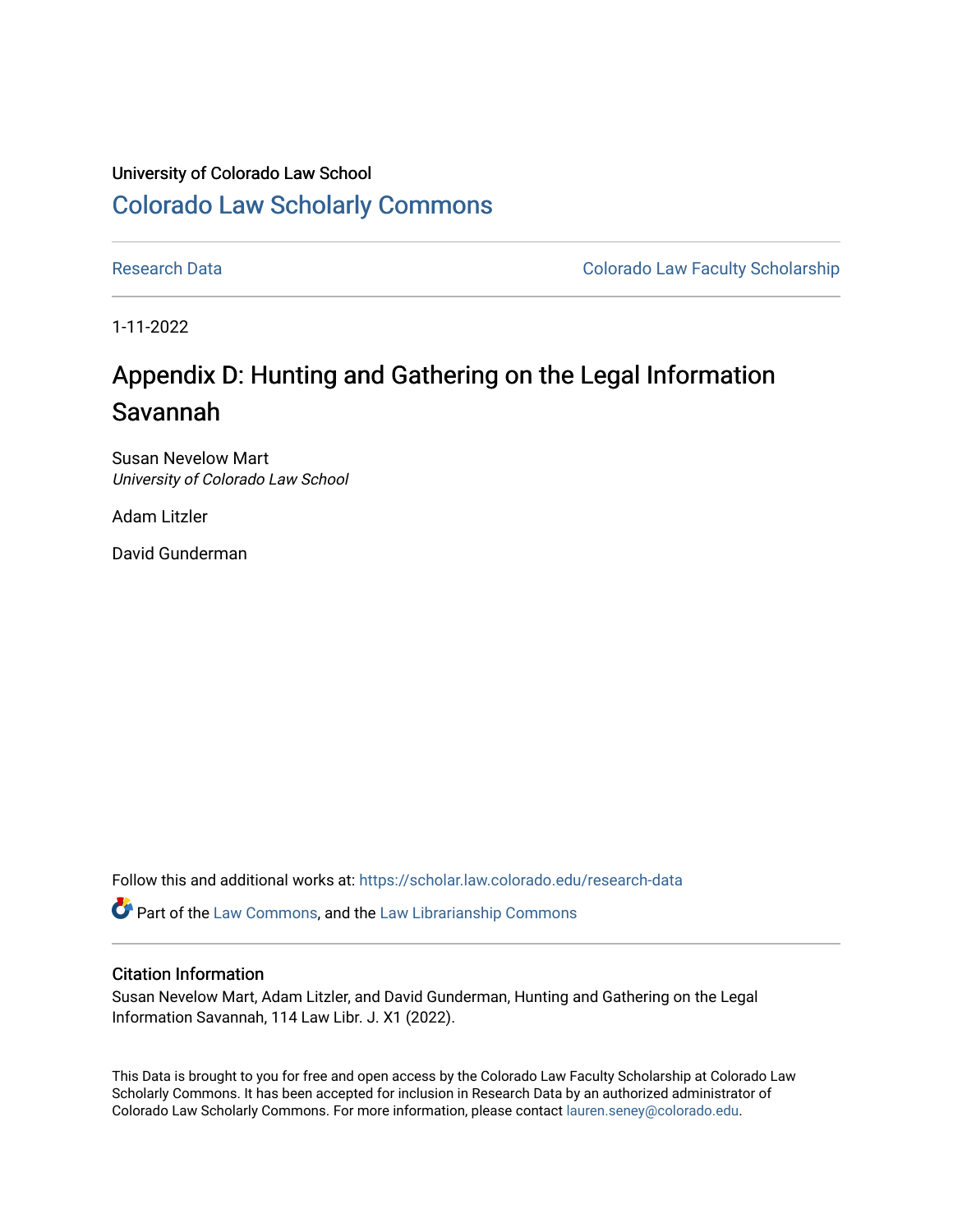## Appendix D Problem Solving & Interface Comments

| Database    | Problem        | Problem<br>Solved $1$ | interface <sup>2</sup> | <b>Starting Point</b> | <b>Notes</b>                                                                                                                                                         |
|-------------|----------------|-----------------------|------------------------|-----------------------|----------------------------------------------------------------------------------------------------------------------------------------------------------------------|
| <b>BLAW</b> | $\mathbf{1}$   | $\mathbf{1}$          | $\overline{2}$         | secondary             | Difficult to navigate, only two relevant secondary<br>sources                                                                                                        |
|             | $\overline{2}$ | $\overline{2}$        |                        | secondary             | NL searches turned up 1000s results; need T&C, lack<br>of secondary sources means may have missed<br>crucial primary law                                             |
|             | 3              | $\mathbf{1}$          | 2, 3                   | secondary             | Points of law sidebar helpful; no CO real estate<br>resources                                                                                                        |
|             | 4              | 1                     | $\overline{2}$         | secondary             |                                                                                                                                                                      |
|             | 5              | $\overline{2}$        | $\overline{2}$         | Case law              | unable to find relevant secondary resources.<br>Started coding in case law. would normally<br>want to supplement primary law with analysis<br>from secondary sources |
|             | 6              | $\mathbf{1}$          | $\overline{2}$         | secondary             | difficult to narrow results to an appropriate<br>treatise; did find sources that would allow me to<br>complete problem                                               |
|             | $\overline{7}$ | $\mathbf{1}$          | $\overline{2}$         | secondary             | located one secondary source that gave me<br>what I needed. This felt like a tricky site to<br>navigate                                                              |
|             | 8              | 4                     | $\overline{2}$         | secondary             | secondary sources not useful. Wasting time<br>trying to understand cases without<br>understanding of area of law; may be lack of<br>familiarity                      |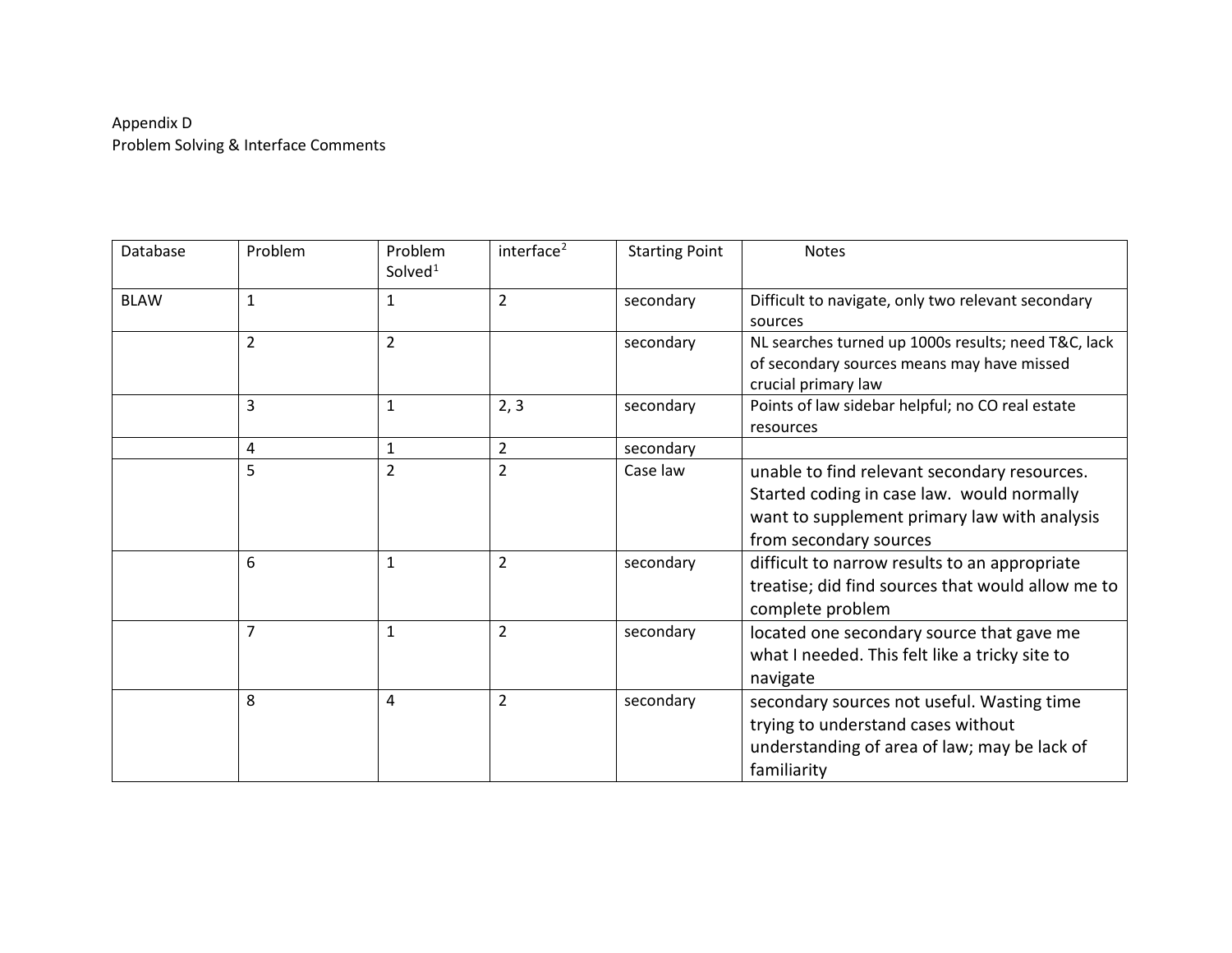|           | 9              | $\overline{2}$ | $\overline{2}$ | secondary | dearth of secondary sources. Not sure I would                                            |
|-----------|----------------|----------------|----------------|-----------|------------------------------------------------------------------------------------------|
|           |                |                |                |           | ever feel my research was complete without                                               |
|           |                |                |                |           | authoritative and current secondary sources                                              |
|           | 10             | 4              | $\overline{4}$ | secondary | Could not find relevant material - frustrated                                            |
|           |                |                |                |           | with search options                                                                      |
|           | 11             | $\overline{2}$ | $\overline{2}$ | secondary | inability to find relevant secondary material                                            |
|           |                |                |                |           | If had not already solved problem in other                                               |
|           |                |                |                |           | databases, would not be confident in research.                                           |
|           |                |                |                |           | Did find the same cases.                                                                 |
|           | 12             | $\mathbf{1}$   | $\overline{2}$ | secondary | navigating secondary sources somewhat                                                    |
|           |                |                |                |           | difficult. More resources than anticipated. Case                                         |
|           |                |                |                |           | search relatively accurate                                                               |
| <b>FC</b> | 1              | 1              | $\overline{2}$ | secondary | Bare bones, hard to narrow practice topic                                                |
|           | $\overline{2}$ | $\overline{3}$ | $\overline{2}$ | secondary | Organization of secondary sources by publisher not                                       |
|           |                |                |                |           | helpful. No IBLA decisions                                                               |
|           | 3              | $\mathbf{1}$   | $\overline{2}$ | secondary | Hard to get to secondary                                                                 |
|           | 4              | $\overline{4}$ | $\mathbf{1}$   | statutes  | Ease of use, had to rely on cases, no relevant                                           |
|           |                |                |                |           | secondary sources                                                                        |
|           | 5              | $\mathbf{1}$   | $\mathbf{1}$   | secondary | Searches generally relevant, not enough CO                                               |
|           |                |                |                |           | resources                                                                                |
|           | 6              | $\mathbf{1}$   | $\mathbf{1}$   | secondary | Useful resources, once familiar with interface, easier                                   |
|           |                |                |                |           | to use, lack of practice topics to filter                                                |
|           | $\overline{7}$ | $\mathbf{1}$   | $\overline{2}$ | secondary | Very different, harder to navigate form home page,<br>resources useful and found results |
|           | 8              |                | $\overline{2}$ |           | Secondary sources not coded, could not locate,                                           |
|           |                | 4              |                | secondary | coded start as statutes, gave up on completion,                                          |
|           |                |                |                |           | Interface intuitive;; may be lack of familiarity                                         |
|           | 9              | 3              | $\mathbf{1}$   | secondary | Only law reviews for secondary; DOE regulations not                                      |
|           |                |                |                |           | in database; statutes complex to search                                                  |
|           | 10             | $\mathbf{1}$   | $\overline{2}$ | secondary | Word cloud helpful, complicated to get to secondary                                      |
|           |                |                |                |           | sources                                                                                  |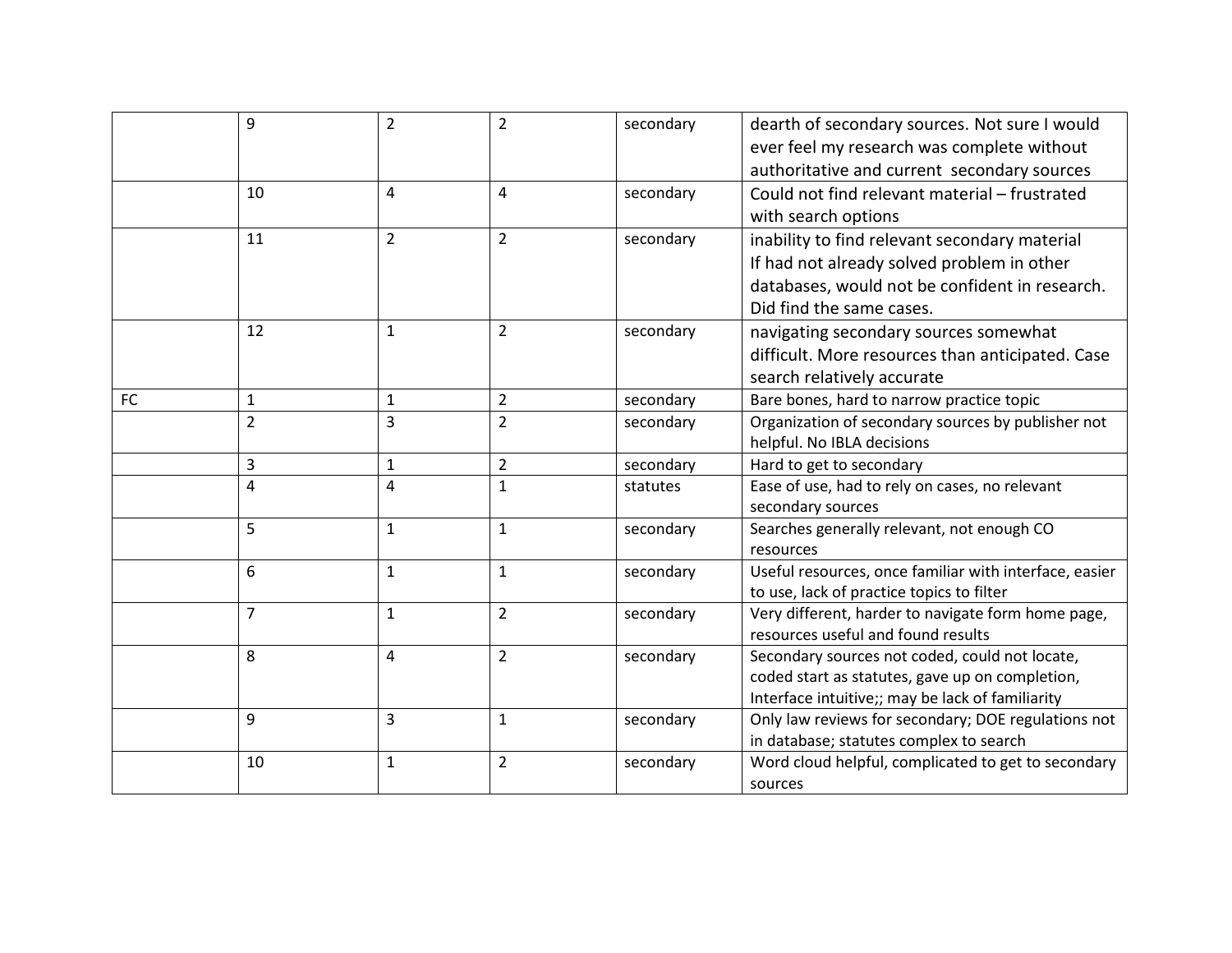|           | 11             | $\overline{2}$ | $\overline{2}$ | secondary | Lack of CO sources made it hard to solve; would not |
|-----------|----------------|----------------|----------------|-----------|-----------------------------------------------------|
|           |                |                |                |           | have been confident in results if hadn't solved in  |
|           |                |                |                |           | other databases                                     |
|           | 12             | 1              | $\overline{2}$ | secondary | Not many secondary sources, accuracy case law       |
|           |                |                |                |           | results mixed, but think found relevant cases       |
| <b>LX</b> | $\mathbf{1}$   | $\mathbf{1}$   | $\mathbf{1}$   | secondary | multiple access points and secondary sources.       |
|           |                |                |                |           | not necessary to search as navigation tools         |
|           |                |                |                |           | made it easy to locate required obligations.        |
|           |                |                |                |           | sidebar useful to narrow results                    |
|           | $\overline{2}$ | $\mathbf{1}$   | $\mathbf{1}$   | secondary | immediately found comprehensive overviews.          |
|           |                |                |                |           | because of comprehensiveness of materials,          |
|           |                |                |                |           | consider this most complete answer. in cases,       |
|           |                |                |                |           | sidebar material helpful                            |
|           | 3              | $\mathbf{1}$   | $\mathbf{1}$   | secondary | found answer easily in Colorado specific            |
|           |                |                |                |           | materials                                           |
|           | 4              | 4              | 1, 4           | secondary | Lots of helpful secondary sources. Need terms       |
|           |                |                |                |           | and connectors to narrow searches; coder            |
|           |                |                |                |           | stated did not solve                                |
|           | 5              |                |                |           | easier to answer general question than              |
|           |                |                |                |           | Colorado specific part, but was finally able to     |
|           |                |                |                |           | locate an appropriate treatise                      |
|           | 6              | $\mathbf{1}$   | $\mathbf{1}$   | secondary | easy to locate secondary sources on topic.          |
|           |                |                |                |           | Sidebar and access points helped make it simple     |
|           |                |                |                |           | to solve this problem                               |
|           | $\overline{7}$ | $\mathbf{1}$   | $\mathbf{1}$   | secondary | number of relevant resources- relevant and          |
|           |                |                |                |           | broad in scope. Did not have to search to solve     |
|           |                |                |                |           | this problem                                        |
|           |                |                |                |           |                                                     |
|           | 8              | 1              | $\mathbf{1}$   | secondary | Search for statutes did not get to relevant cases;  |
|           |                |                |                |           | many cases same as found in WL, and many relevant   |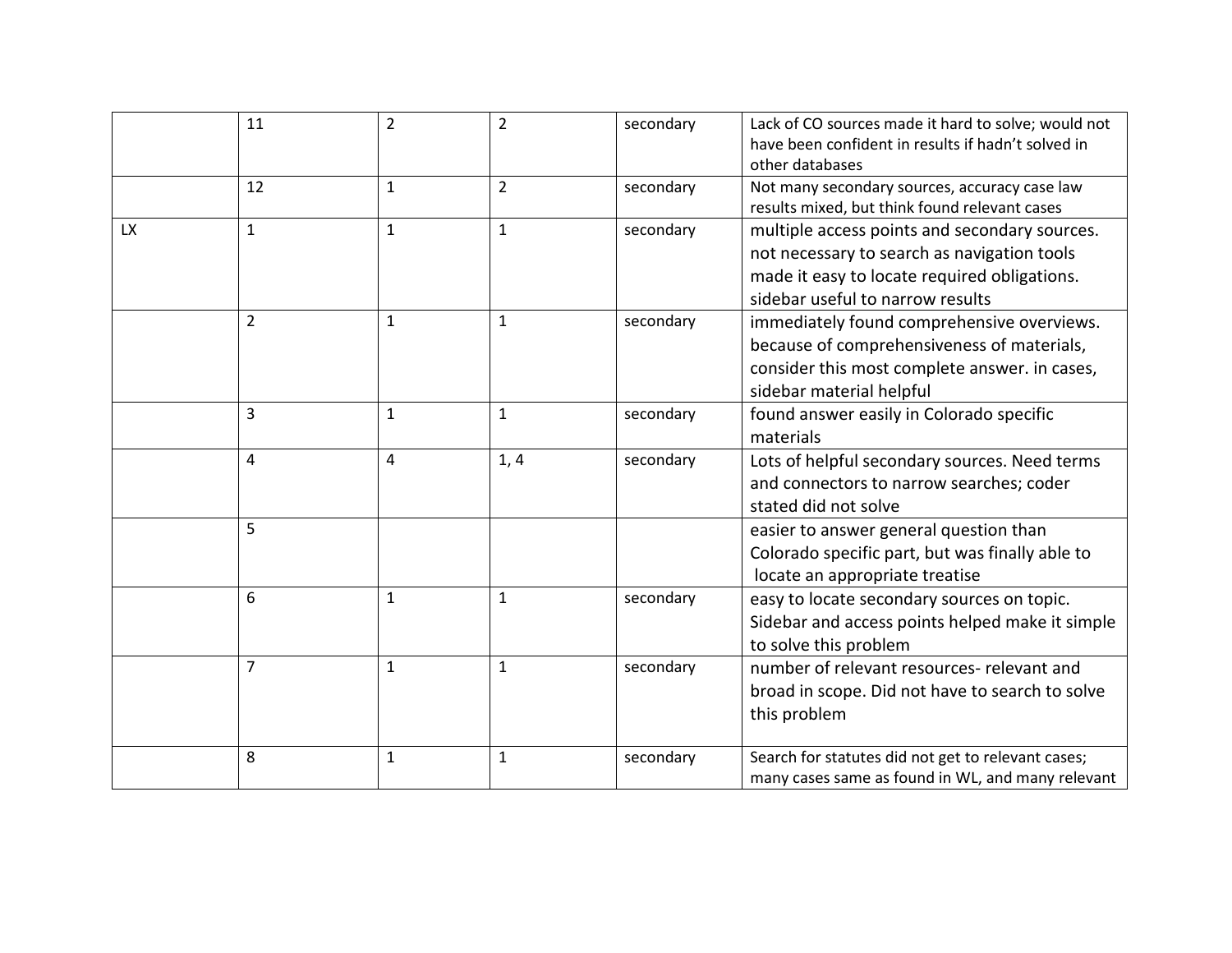|           | 9              | $\mathbf{1}$   | $\mathbf{1}$   | secondary | Search for statutes did not get to relevant cases;<br>many cases same as found in WL, ad many relevant                                       |
|-----------|----------------|----------------|----------------|-----------|----------------------------------------------------------------------------------------------------------------------------------------------|
|           | 10             | $\mathbf{1}$   | $\mathbf{1}$   | secondary | No comments                                                                                                                                  |
|           | 11             | $\overline{2}$ | $\mathbf{1}$   | secondary | Lack of Colorado specific secondary sources on point                                                                                         |
|           | 12             | $\mathbf{1}$   | $\mathbf{1}$   | secondary | Lots of helpful secondary sources. Need terms<br>and connectors to narrow searches                                                           |
| <b>WL</b> | $\mathbf{1}$   | $\mathbf{1}$   | $\overline{3}$ | Secondary | Easy to locate secondary sources; sidebar<br>helped; TOC made it easy to locate answer                                                       |
|           | $\overline{2}$ | $\mathbf{1}$   | $\mathbf{1}$   | secondary | Likes fact that Westlaw converts statutory<br>search terms to collect all variations                                                         |
|           | 3              | $\mathbf{1}$   | 1, 4           | secondary | Natural language searches were not very<br>effective                                                                                         |
|           | 4              | $\mathbf{1}$   | $\mathbf{1}$   | secondary | Robust secondary sources, narrow easier with T&C<br>search results mostly accurate. natural language<br>searches more accurate than expected |
|           | 5              | $\mathbf{1}$   | 1,4            | secondary | natural language searches better than T&C - have<br>other relevant results                                                                   |
|           | 6              | $\mathbf{1}$   | $\mathbf{1}$   | secondary | easy to navigate - interface helpful                                                                                                         |
|           | $\overline{7}$ | $\mathbf{1}$   | $\overline{2}$ | secondary | Kind of hard to locate secondary sources                                                                                                     |
|           | 8              | $\mathbf 1$    | $\mathbf{1}$   | secondary | Helpful in terms of search results                                                                                                           |
|           | 9              | $\mathbf{1}$   | $\mathbf{1}$   | secondary | Lacking Lexis's education resources; CJS helpful                                                                                             |
|           | 10             | $\mathbf{1}$   | 1,4            | secondary | Can't figure out "search within" tool on sidebar                                                                                             |
|           | 11             | $\mathbf{1}$   | 1, 3           | secondary | Colorado Practice and Key Numbers helped. Sidebar<br>material relevant                                                                       |
|           | 12             | $\overline{a}$ | 1, 4           | secondary | Natural language more accurate than anticipated                                                                                              |